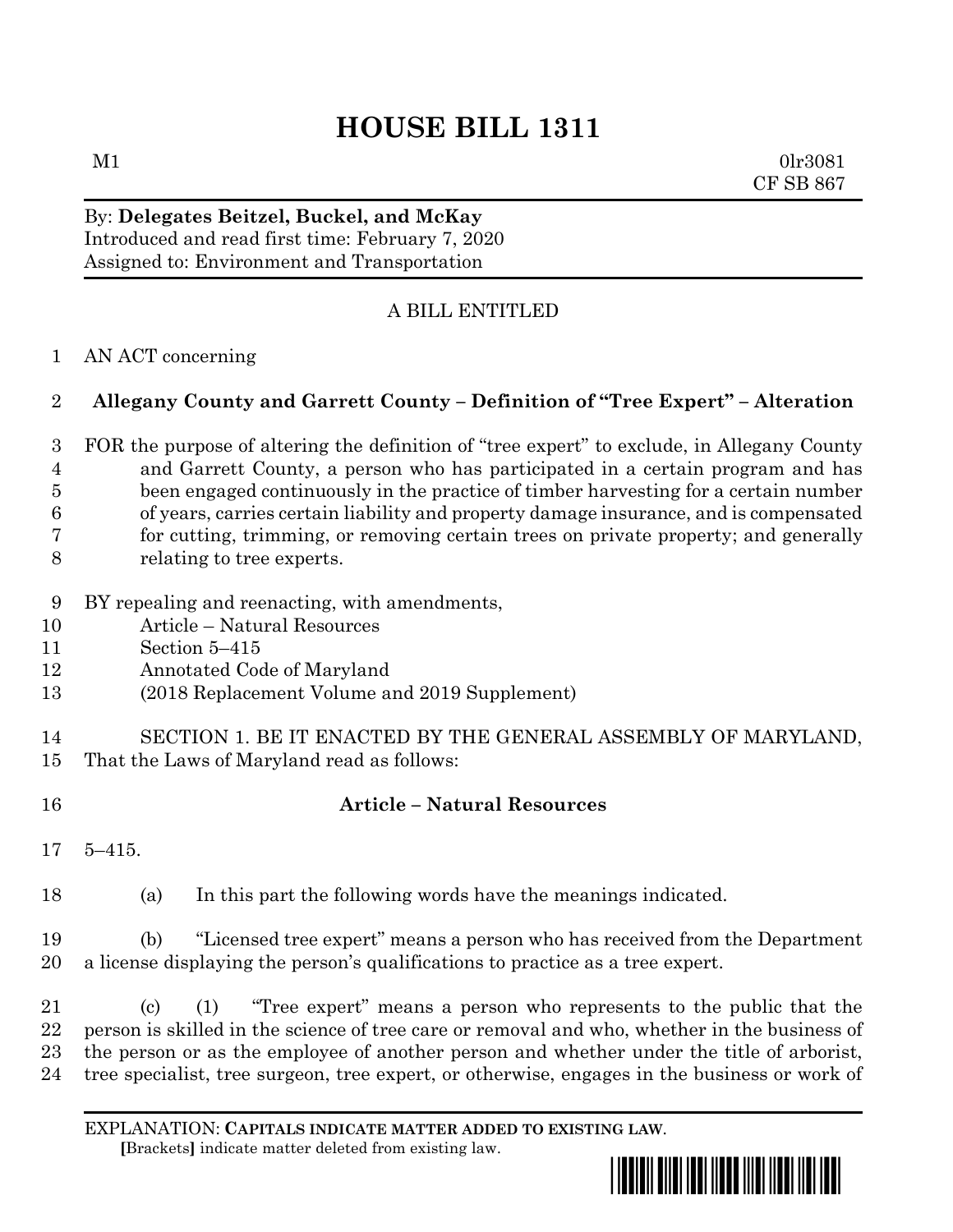|                     | $\overline{2}$<br><b>HOUSE BILL 1311</b>                                                                                                          |      |                                                             |                                                                                                                                                                                                     |  |
|---------------------|---------------------------------------------------------------------------------------------------------------------------------------------------|------|-------------------------------------------------------------|-----------------------------------------------------------------------------------------------------------------------------------------------------------------------------------------------------|--|
| $\mathbf 1$         | the treatment, care, or removal of trees for compensation by:                                                                                     |      |                                                             |                                                                                                                                                                                                     |  |
| $\overline{2}$<br>3 | for trees; or                                                                                                                                     | (i)  |                                                             | Making diagnoses, prescribing, and supervising the treatment                                                                                                                                        |  |
| $\overline{4}$<br>5 | reducing the crown of trees.                                                                                                                      | (ii) | Trimming, pruning, thinning, cabling, shaping, removing, or |                                                                                                                                                                                                     |  |
| 6                   | (2)                                                                                                                                               |      |                                                             | "Tree expert" does not include:                                                                                                                                                                     |  |
| 7<br>8              | A person engaged in commercial logging or timber harvesting<br>(i)<br>operations as defined in $\S$ 5-1601 of this title;                         |      |                                                             |                                                                                                                                                                                                     |  |
| 9<br>10             | A person engaged in the installation of underground facilities or<br>(ii)<br>any associated site construction; [or]                               |      |                                                             |                                                                                                                                                                                                     |  |
| 11<br>12            | A person who treats, cares for, or removes a tree, as described in<br>(iii)<br>paragraph (1) of this subsection, that is 20 feet tall or less; OR |      |                                                             |                                                                                                                                                                                                     |  |
| 13<br>14            | WHO:                                                                                                                                              | (IV) |                                                             | IN ALLEGANY COUNTY AND GARRETT COUNTY, A PERSON                                                                                                                                                     |  |
| 15                  |                                                                                                                                                   |      | 1.                                                          | FOR THE IMMEDIATELY PRECEDING 3 YEARS, HAS:                                                                                                                                                         |  |
| 16<br>17            | PARTICIPATED IN THE DEPARTMENT'S MARYLAND<br>Α.<br><b>MASTER LOGGING PROGRAM; AND</b>                                                             |      |                                                             |                                                                                                                                                                                                     |  |
| 18<br>19            | TIMBER HARVESTING;                                                                                                                                |      | <b>B.</b>                                                   | <b>BEEN ENGAGED CONTINUOUSLY IN THE PRACTICE OF</b>                                                                                                                                                 |  |
| 20<br>21<br>22      |                                                                                                                                                   |      | 2.                                                          | CARRIES LIABILITY<br><b>AND</b><br><b>PROPERTY</b><br><b>DAMAGE</b><br>INSURANCE IN THE SAME FORM AND AMOUNT AS IS REQUIRED FOR A LICENSED TREE<br>EXPERT UNDER $\S$ 5-418(B) OF THIS SUBTITLE; AND |  |
| 23<br>24            |                                                                                                                                                   |      | 3.                                                          | IS COMPENSATED FOR CUTTING, TRIMMING, OR<br>REMOVING TREES ON PRIVATE PROPERTY THAT ARE:                                                                                                            |  |
| $25\,$              |                                                                                                                                                   |      | A.                                                          | DEAD;                                                                                                                                                                                               |  |
| 26                  |                                                                                                                                                   |      | <b>B.</b>                                                   | <b>DISEASED; OR</b>                                                                                                                                                                                 |  |
| $27\,$<br>28        |                                                                                                                                                   |      | $\mathbf{C}$ .                                              | A SAFETY HAZARD TO PROPERTY, BUILDINGS, OR<br>OTHER STRUCTURES ON THE PRIVATE PROPERTY.                                                                                                             |  |
| 29                  |                                                                                                                                                   |      |                                                             | SECTION 2. AND BE IT FURTHER ENACTED, That this Act shall take effect                                                                                                                               |  |